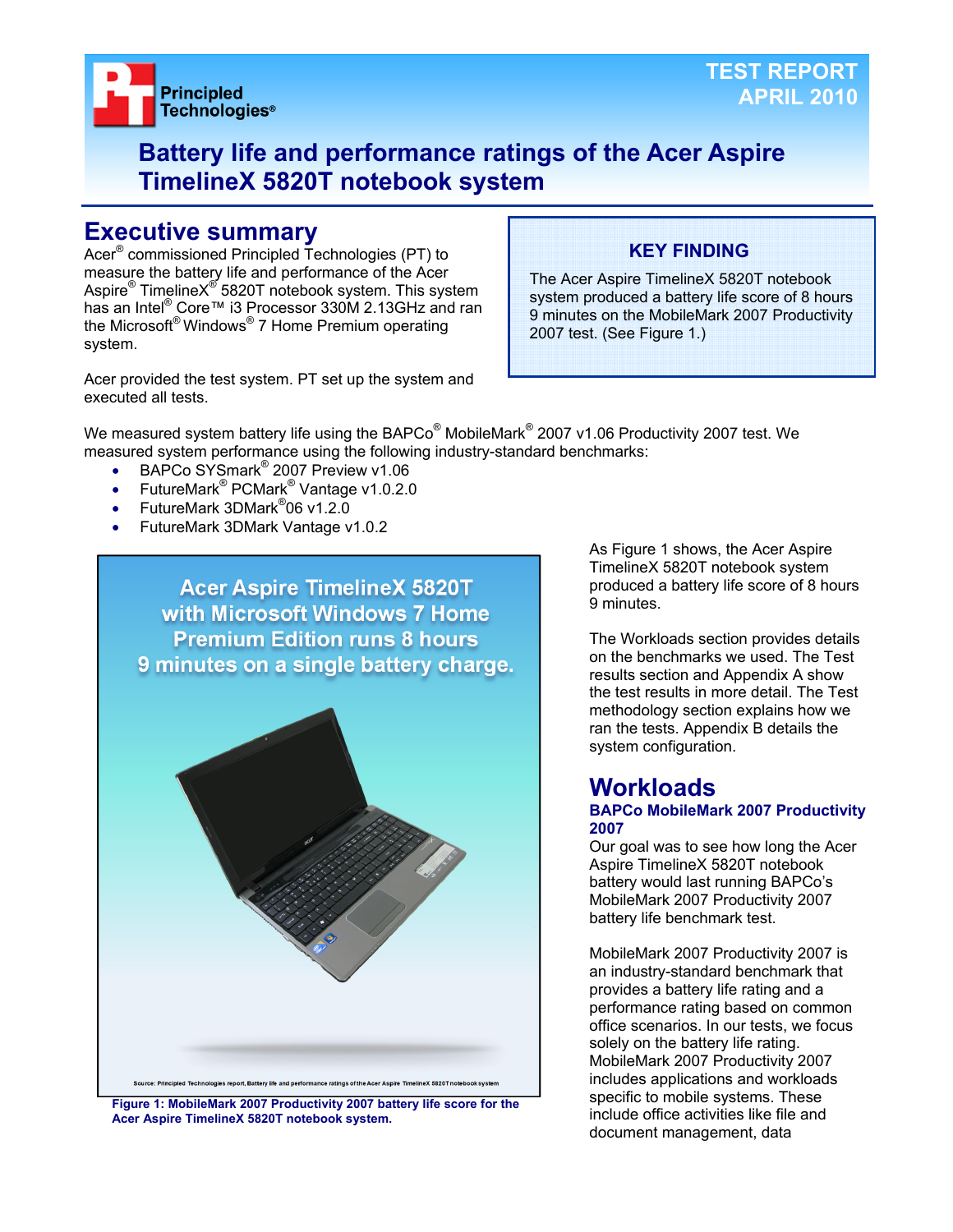processing, and rich content creation. This module provides a score for battery life of the tested applications.

MobileMark 2007 Productivity 2007 includes the following applications with their corresponding tasks:

- Microsoft Project 2003 (project management)
- $\bullet$  Microsoft Excel® 2003 (calculation sheets)
- Microsoft Outlook<sup>®</sup> 2003 (emails, calendars, scheduler)
- Microsoft PowerPoint<sup>®</sup> 2003 (slide presentations)
- Microsoft Word® 2003 (formatted text documents)
- WinZip<sup>®</sup> Computing and WinZip Pro 10.0 (compressed archives)
- Adobe<sup>®</sup> Photoshop<sup>®</sup> CS2 (manipulated and compressed images)
- Adobe Illustrator<sup>®</sup> CS2 (manipulated images)
- Adobe Flash<sup>®</sup> 8 (vector graphics, animation).

MobileMark 2007 measures system battery life in minutes. MobileMark 2007 records system battery life at the start of the Productivity 2007 benchmark. It repeats the benchmark workload until the system battery life is depleted, or until the system powers down due to low battery life. At the 7 percent battery life setting, MobileMark 2007 records a timestamp once per minute. At the end of the benchmark, it compares the beginning timestamp to the final (last recorded) timestamp. MobileMark 2007 derives its system battery life rating as the number of minutes between the start and end timestamps.

We followed the run rules that BAPCo specifies for MobileMark 2007 here: http://www.bapco.com/support/mobilemark2007/Manual/rules.html.

For more information on this benchmark, see http://www.bapco.com/products/mobilemark2007/.

# **BAPCo SYSmark 2007 Preview v1.06**

BAPCo's SYSmark 2007 Preview v1.06 performance metric tests processor performance in the following four office workload scenarios: e-learning, office productivity, video creation, and 3D modeling. SYSmark 2007 Preview records the time the system takes to complete each individual operation in each scenario. For more information on this benchmark, see http://www.bapco.com/products/sysmark2007preview/.

# **FutureMark PCMark Vantage v1.0.2.0**

FutureMark's PCMark Vantage v1.0.2.0 benchmark suite tests system CPU and GPU performance, RAM speeds, and hard drive read/write speeds. The benchmark runs common tasks such as video playback, audio and video transcoding, data encryption, Windows mail, game testing, and web page rendering. For more information on this benchmark, see http://www.futuremark.com/benchmarks/pcmarkvantage/introduction/.

# **FutureMark 3DMark06 v1.2.0**

FutureMark's 3DMark06 v1.2.0. benchmark suite tests system GPU DirectX<sup>®</sup>9 performance and CPU workload processing performance, primarily to report a system's 3D gaming capability. Tests include HDR rendering, shadow mapping, and pixel shading. For more information on this benchmark, see http://www.futuremark.com/benchmarks/3dmark06/introduction/.

# **FutureMark 3DMark Vantage v1.0.2**

FutureMark's 3DMark Vantage v1.0.2 benchmark suite tests system GPU DirectX10 performance, and requires either Microsoft Windows Vista or Windows 7. 3DMark Vantage v1.02 includes testing of GPU-powered physics, DirectX10-specific features, and procedural volumetric effects. Like 3DMark06 v1.2.0, 3DMark Vantage v1.02 provides an indication of a system's 3D gaming capability. For more information on this benchmark, see http://www.futuremark.com/benchmarks/3dmarkvantage/introduction/.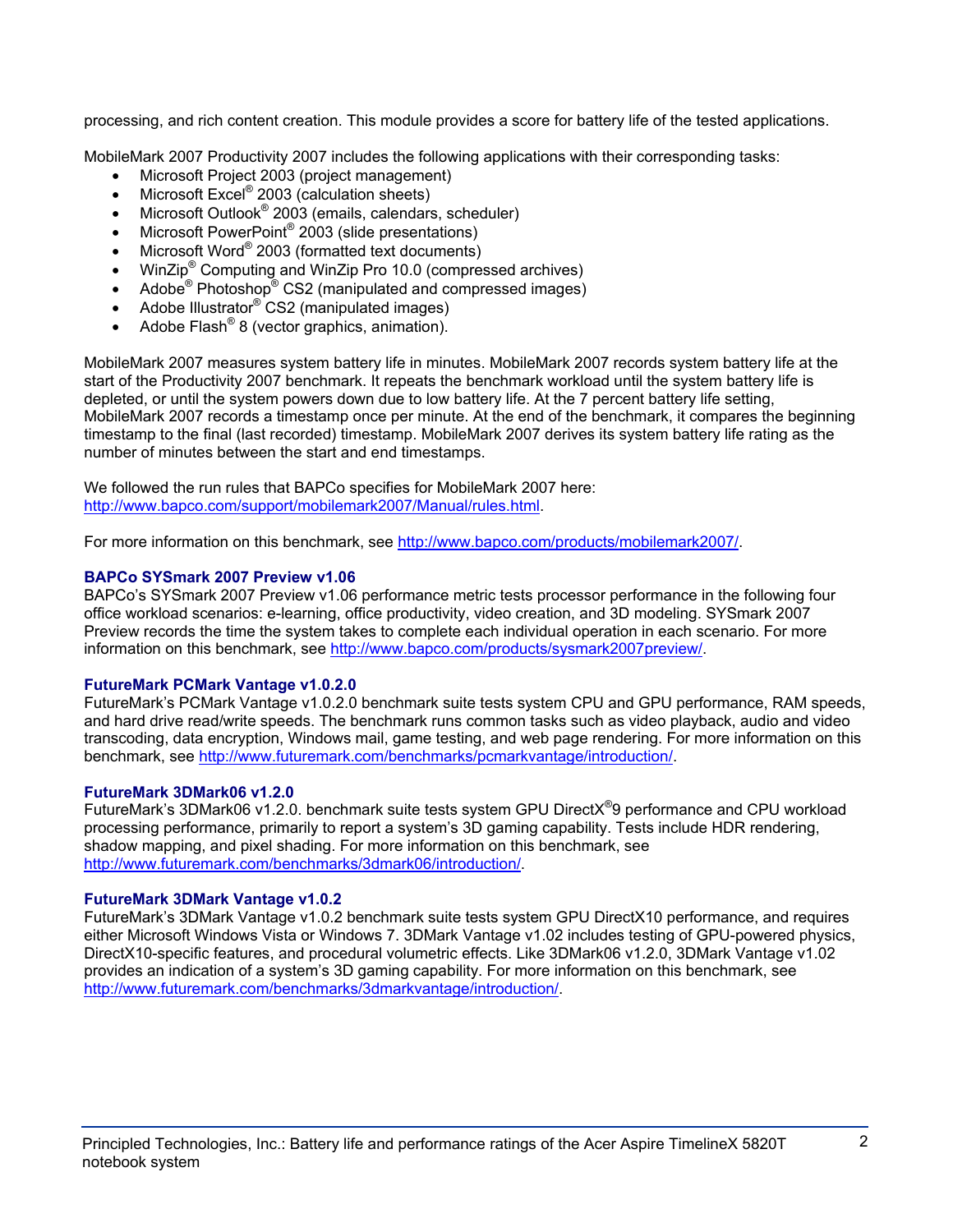# **Test results**

Figure 2 presents the median scores for the Acer Aspire TimelineX 5820T notebook system on the benchmark tests we performed. For both MobileMark 2007 Productivity and SYSmark 2007 Preview, we conducted one conditioning run. We then conducted three official runs. For the remaining benchmarks, we conducted three runs. For MobileMark, we used the median of the Battery Life scores to determine the Performance Qualification score. In the event of a tie, we chose the run with the higher Performance Qualification score. For PCMark Vantage, we used the median of the PCMark Suite scores to determine the sub-scores. In the event of a tie, we chose the run with the higher Productivity score. For 3DMark06 and 3DMark Vantage, we used the median of the 3DMark Scores to determine the sub-scores. In the event of a tie, we chose the run with the higher CPU score. There were no ties in any of our tests. (Complete test results appear in Appendix A.)

| <b>Test</b>                                                          | <b>Score</b> |  |
|----------------------------------------------------------------------|--------------|--|
| BAPC0 MobileMark 2007 v1.06 Productivity (76 nits)                   |              |  |
| MobileMark 2007 - Productivity - Performance Qualification score     | 196          |  |
| MobileMark 2007 - Productivity - Battery Life score (minutes)        | 489          |  |
| BAPCo SYSmark 2007 Preview v1.06                                     |              |  |
| SYSmark 2007 Preview v1.06 Rating                                    | 133          |  |
| SYSmark 2007 Preview v1.06 - E-Learning                              | 116          |  |
| SYSmark 2007 Preview v1.06 - VideoCreation                           | 151          |  |
| SYSmark 2007 Preview v1.06 - Productivity                            | 130          |  |
| SYSmark 2007 Preview v1.06 - 3D                                      | 138          |  |
| <b>Futuremark PCMark Vantage 1.0.2.0</b>                             |              |  |
| <b>PCMark Suite</b>                                                  | 5,097        |  |
| <b>Memories Suite</b>                                                | 2,886        |  |
| TV and Movies Suite                                                  | 3,322        |  |
| <b>Gaming Suite</b>                                                  | 3,159        |  |
| <b>Music Suite</b>                                                   | 4,919        |  |
| <b>Communication Suite</b>                                           | 4,038        |  |
| <b>Productivity Suite</b>                                            | 4,697        |  |
| <b>HDD Test Suite</b>                                                | 3,241        |  |
| 3DMark06 1.2.0                                                       |              |  |
| <b>3D Mark Score</b>                                                 | 1,733        |  |
| SM2.0 Score                                                          | 529          |  |
| HDR/SM3.0 Score                                                      | 707          |  |
| <b>CPU Score</b>                                                     | 2,256        |  |
| 3DMark Vantage 1.0.2 run in Entry Level mode                         |              |  |
| <b>3DMark Score</b>                                                  | 3,522        |  |
| <b>GPU Score</b>                                                     | 3,081        |  |
| <b>CPU Score</b>                                                     | 6,165        |  |
| 3DMark Vantage 1.0.2 Performance Level with Post Processing disabled |              |  |
| <b>GPU Score</b>                                                     | 1,423        |  |

**Figure 2: Median benchmark scores for the Acer Aspire TimelineX 5820T notebook system we tested.**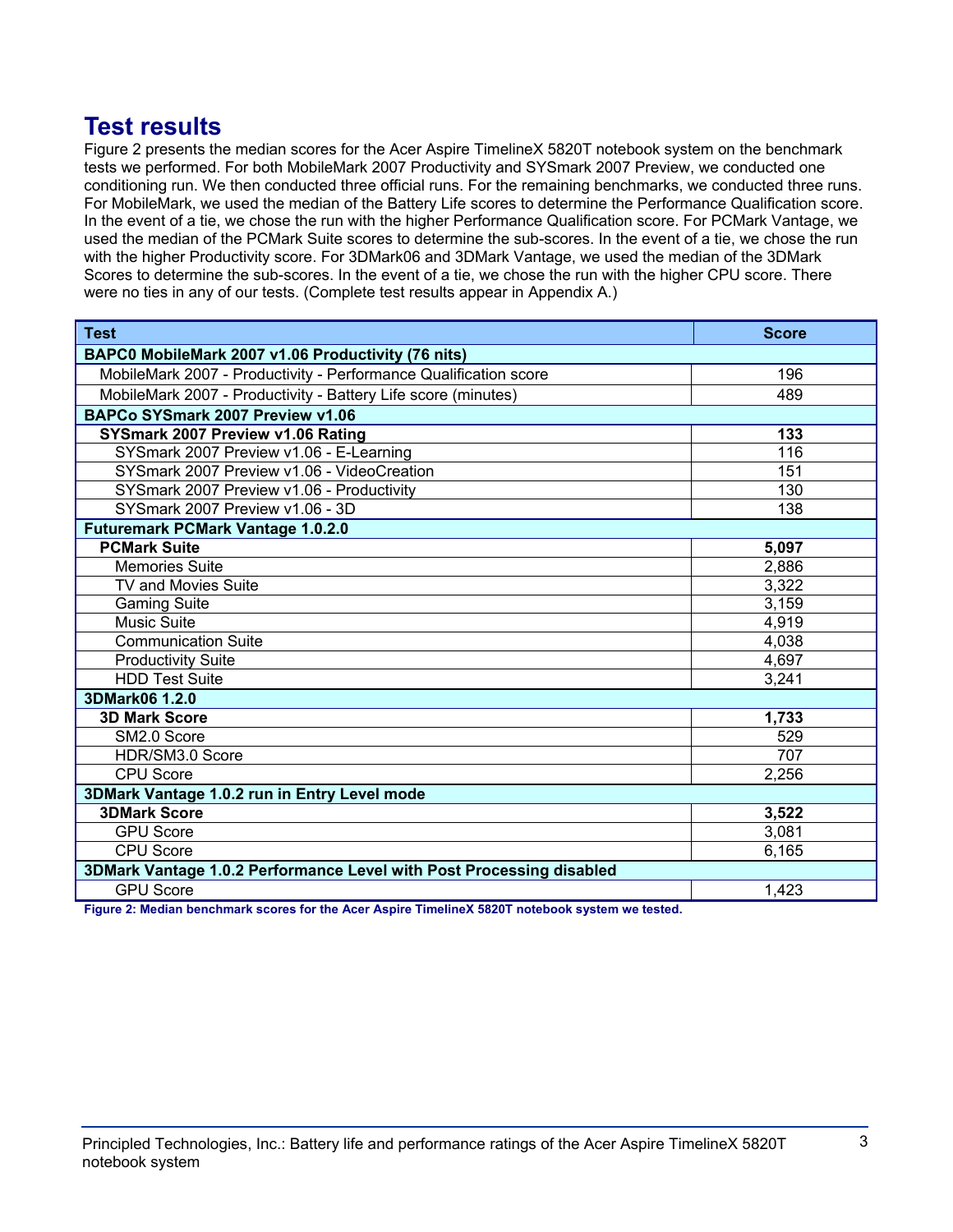# **Test methodology**

This section details the methodologies we followed in testing the system.

# **Measuring battery life with MobileMark 2007**

# **Antivirus software conflicts**

MobileMark 2007 is not compatible with any virus-scanning software, so we uninstalled any such software present on the notebook PCs before we installed the benchmark.

#### **Pre-installed software conflicts**

MobileMark 2007 installs the following applications, which its test scripts employ:

- $\bullet$  Adobe Photoshop 6.0.1
- InterVideo WinDVD<sup>®</sup> 6.0
- Macromedia<sup>®</sup> Flash<sup>®</sup> 5.0
- Microsoft Excel 2002
- Microsoft Outlook 2002
- Microsoft PowerPoint 2002
- Microsoft Word 2002
- Microsoft Visual® C++ 2005 Redistributable
- Netscape<sup>®</sup> Communicator 6.01
- Network Associates McAfee<sup>®</sup> VirusScan<sup>®</sup> 5.13
- WinZip Computing WinZip 8.0

If any of these applications are already on the system under test, they could cause problems with the benchmark due to software conflicts. To avoid any such issues, before we installed the benchmark, we uninstalled all conflicting pre-installed software applications, including different versions of any of the programs MobileMark 2007 uses.

#### **Display brightness and power settings**

The brightness of a notebook's display affects its battery life. Therefore, BAPCo requires that, before you test with MobileMark 2007, you do the following step: make sure the brightness of the notebook's monitor is greater than or equal to 60 nits on a completely white screen while the notebook is unplugged and running on battery power. The measurement follows the standards from the Video Electronics Standards Association (www.vesa.org/Standards/summary/2001\_6a.htm).

We complied with this standard for all the tests we ran by setting the notebook PC's brightness as close to 60 nits as we could without going below that brightness level. We used the following procedure before we started each test. Note: This procedure assumes we began with the notebook plugged into the power supply.

- 1. To create a completely blank, white screen, open Microsoft Paint by clicking Start $\rightarrow$ All Programs→Accessories→Paint.
- 2. Open the Attributes by pressing Ctrl+E.
- 3. Enter dimensions that are larger than the current screen resolution. For example, if the screen resolution is 1,280 x 800, type 1600 for Width and 1200 for Height.
- 4. Click OK.
- 5. Press Ctrl+F to view the bitmap image and render the screen totally white.
- 6. Wait 45 minutes to allow the screen to warm.
- 7. Unplug the notebook from the power supply, and measure the display's brightness using a luminance meter in the center of the screen. (We used the Gossen Mavolux5032C.)
- 8. If the reading is below or significantly greater than 60 nits, use the notebook's keyboard screenbrightness-adjustment keys to bring the display as close to 60 nits as possible, then retest.
- 9. Allow the notebook to run on battery power for 10 minutes, re-measure the display, and adjust the brightness up or down as necessary.
- 10. Verify that the notebook saved the brightness setting by plugging in the system, unplugging it, and taking another reading.

Note: If the notebook did not save this setting, use its power-management application(s) to set the brightness appropriately, and save that setting. If saving the settings is ineffective, use the keyboard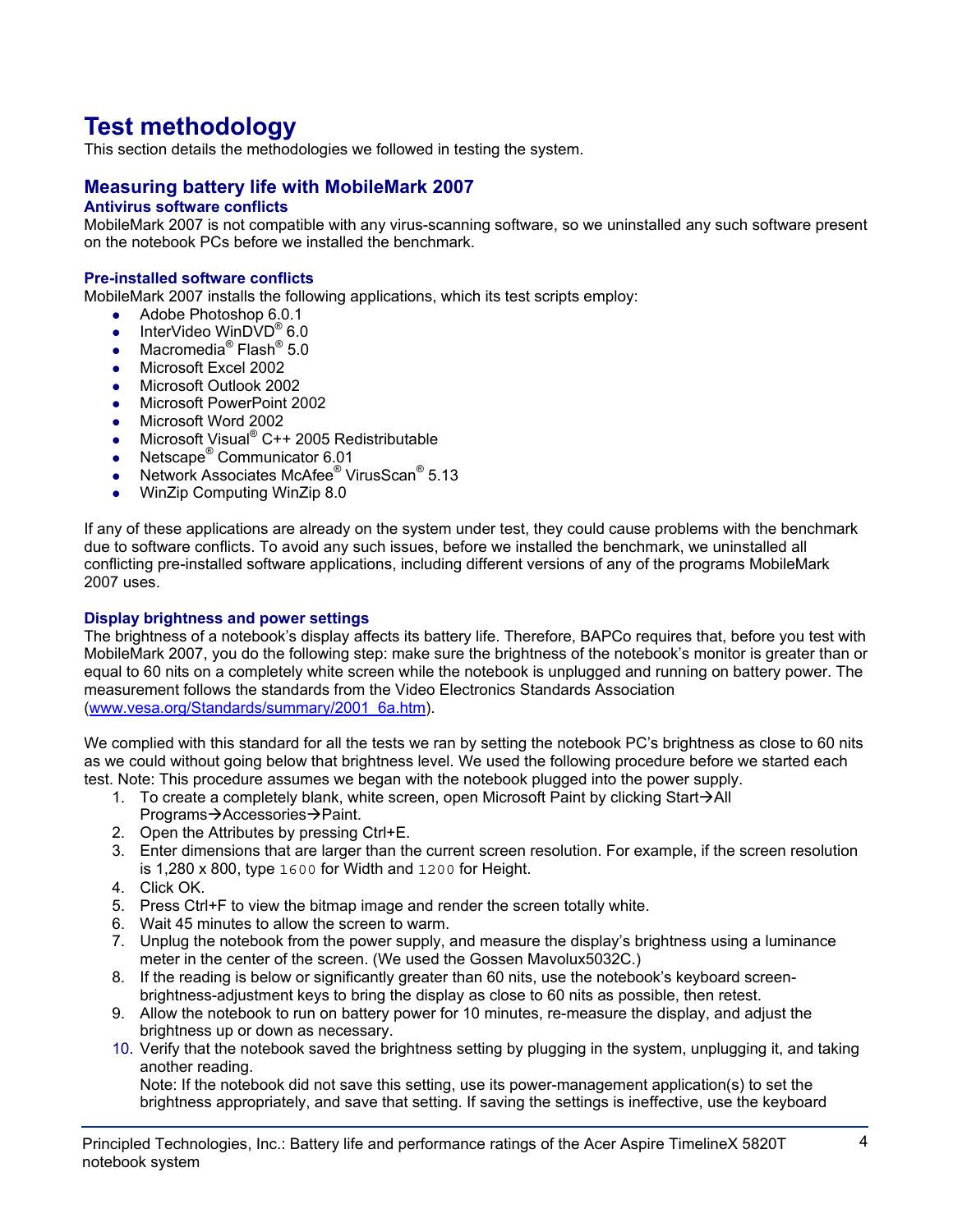brightness setting keys to adjust the screen to bring the display as close to 60 nits as possible. Next, note how many times you pressed the button to achieve the desired brightness. After unplugging the system under test, use the keyboard to set the desired brightness by pressing the brightness button as many times as you previously noted to return the screen to the correct brightness level.

# **BAPCo AutoConfig Tool v2.4.1**

This tool supports three levels of configuration:

- 1 . Only makes changes that are REQUIRED in order for the benchmark to run.
- 2 . Additionally, makes changes that are RECOMMENDED for repeatable results.
- 3 . Additionally, makes changes that help ensure best results.

We choose Level 3 in the AutoConfig tool.

The BAPCo AutoConfig tool makes the following configuration changes at each of the three levels:

# **Level 1—Required**

- Creates and activates a new power scheme that it names MobileMark 2007
- Disables hibernate, standby, and display standby
- Sets hard drive timeout and CPU power management Note: See the following Power schemes section for details on this scheme
- Disables Screen Saver
- Disables Windows Update
- Disables Desktop Cleanup Wizard
- Disables User Account Control (UAC)
- Disables Sidebar

# **Level 2—Recommended**

- Completes Level 1
- Disables Windows Security Center warning messages
- Disables Windows Firewall
- Disables incoming Remote Desktop connections
- Disables Windows Error Reporting to Microsoft
- Prevents the Welcome Center from running at startup

# **Level 3—Best scores**

- Completes Level 1 and Level 2
- Disables Windows Defender

# **Power schemes**

The BAPCo AutoConfig tool creates a MobileMark 2007 power scheme, which makes the following power option changes:

- a . Additional settings:
	- Require a password on wakeup: No
- b . Hard disk:
	- Turn off hard disk after: 3 minutes
- c . Wireless Adapter Settings:
	- Power Saving Mode: Maximum Power Saving
- d. Sleep:
	- Sleep after: Never
- e . USB settings
	- USB selective suspend setting: Enabled
- f . Power buttons and lid:
	- Lid close action: Do nothing
	- Power button action: Shut down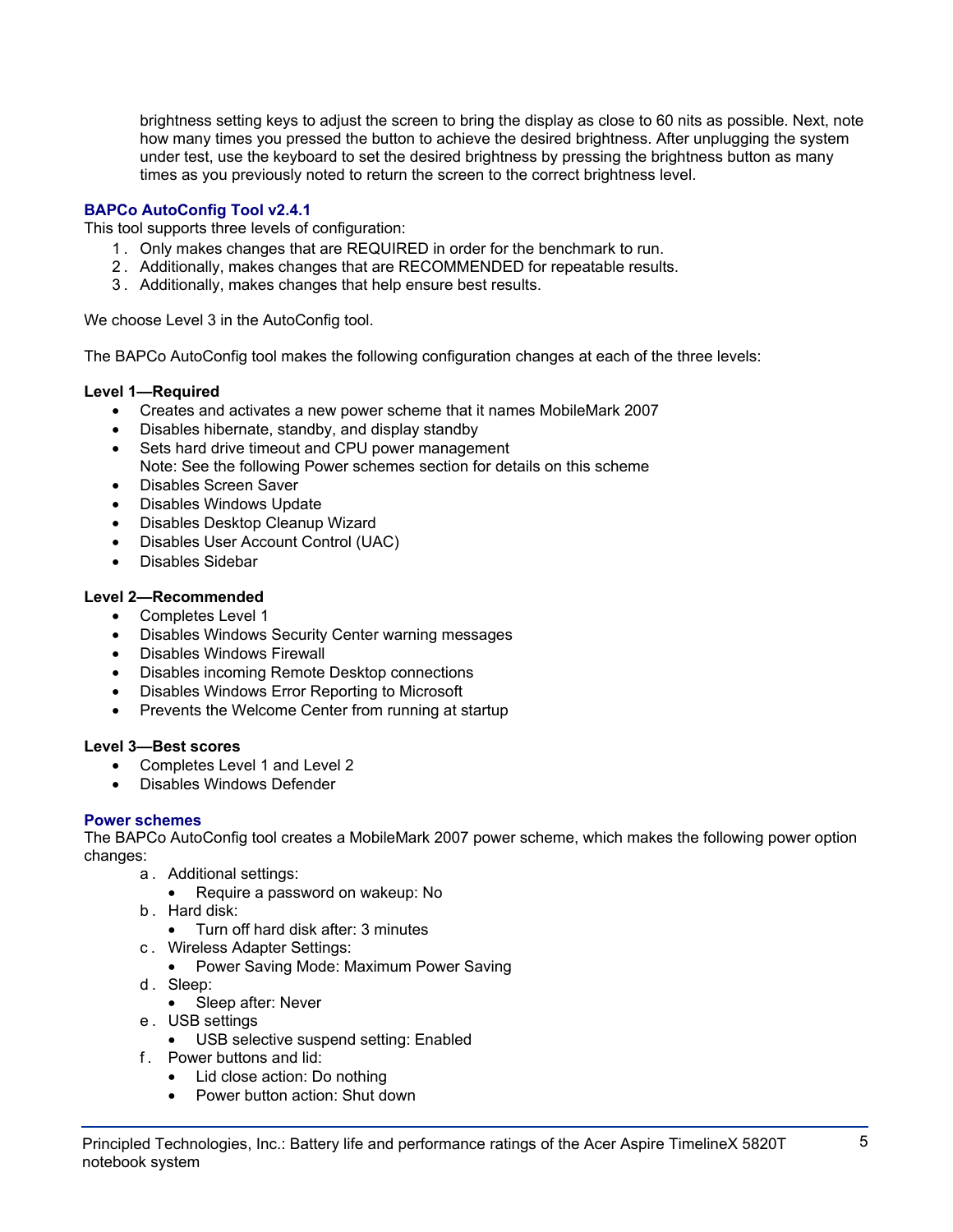- Sleep button action: Sleep
- Start menu power button: Shut down
- g . PCI Express:
	- Link State Power Management: Maximum power savings
- h . Processor power management:
	- Minimum processor state: 5%
	- Maximum processor state: 100%
- i. Search and Indexing:
	- Power Savings Mode: Power Saver
- j. Display:
	- Turn off display after: Never
	- Adaptive display: Off (Extends the time that Windows waits to turn off the display)
	- Display brightness: 100% (We then adjust the brightness percentage to be no less than 60 nits)
- k . Multimedia settings:
	- When sharing media: Prevent idling to sleep
- l. Battery:
	- Critical battery action: Shut down (on battery), Do nothing (plugged in)
	- Low battery level: 0%
	- Critical battery level: 0%
	- Low battery notification: Off
	- Low battery action: Do nothing

# **Installing MobileMark 2007 v.1.06 and configuring the system for testing**

- 1. Turn off the wireless network adapter by using the external toggle switch.
- 2. Insert the MobileMark 2007 Install DVD in the notebook PC's DVD drive.
- 3. When the Autoplay appears, click Run setup.exe.
- 4. At the Welcome screen, click Next.
- 5. Accept the license agreement, and click Next.
- 6. At the Choose Destination Location screen, accept the default location of C:\ProgramFiles (x86)\BapCo\MobileMark 2007, and click Next.
- 7. At the Ready to Install the Program screen, click Install.
- 8. At the InstallShield Wizard Complete screen, click Finish.
- 9. Download MobileMark 2007 Patch 5 from http://www.bapco.com/support, saving the download to the desktop.
- 10. Double-click the MobileMark 20007 Patch 5 desktop icon.
- 11. In the 7-Zip self-extracting archive window, select a location to extract the installation files, and click Extract.
- 12. Browse to the location of the extracted files, and double-click the MobileMark 2007 folder.
- 13. Double-click the MobileMark2007\_patch folder.
- 14. Double-click setup.
- 15. At the Welcome screen, click Next.
- 16. At the Update Complete window, click Finish.
- 17. Run the BAPCo Auto-configuration tool, v.2.4.1, or manually set the power options:
	- a. Insert the Auto-configuration tool disc in the notebook PC's DVD drive.
	- b. Double-click BAPCo\_AutoConfig.bat.
	- c. Type M to choose MobileMark 2007.
	- d. Type 3 to choose the changes that produce the best possible scores.
	- e. Type R to restart the system when the application prompts you to do so.
- 18. Adjust the screen brightness to no less than 60 nits:
	- a. Click the Windows start button, and type power options in the Windows Start Search box.
	- b. Click Change plan settings.
	- c. Click Change advanced power settings.
	- d. Expand the Display option, and change the Display brightness on battery and plugged in to the correct percentage that produces no less than 60 nits.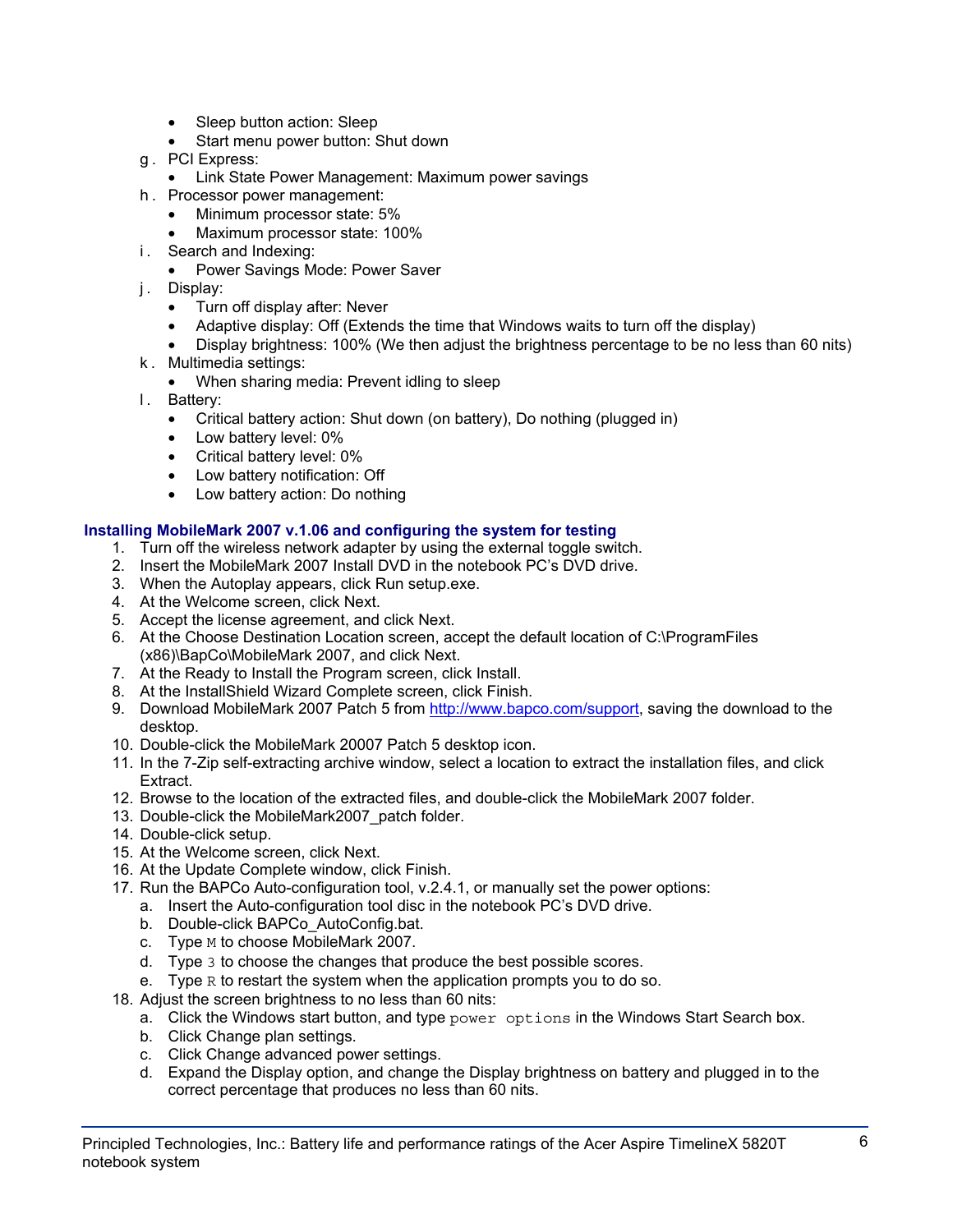Note: If you are unable to save these settings, please see the Displaying Brightness section above.

- 19. Disable automatic disk defragmentation:
	- a. Click the Windows start button, type disk defragmenter in the Windows Start Search box, and press Enter.
	- b. Click Configure Schedule.
	- c. Uncheck the box next to Run on a schedule, and click OK.
	- d. Click Close.
- 20. Disable System Protection:
	- a. Click the Windows start button, and type  $System$  in the Windows Start Search box. In the search results that appear, click System under the Control Panel heading.
	- b. Click System Protection in the left pane.
	- c. In the System Properties window under the System Protection tab, click the first Available Drive under the Protection Settings heading, and click Configure.
	- d. Click the Turn off system protection radio button, and click OK.
	- e. When prompted with Are you sure you want to turn off system protection on this drive?, click Yes.
	- f. Repeat steps c through e for any other Available Drives as necessary.
	- g. Click OK, and close the System window.
- 21. Disable Windows Desktop Search indexing:
	- a. Click the Windows start button, type Indexing Options in the Windows Start Search box, and press Enter.
	- b. Click Modify.
	- c. Under Change selected locations, uncheck the boxes next to each indexed location, and click OK. d. Click Close.
- 22. Defragment the hard drive(s):
	- a. Click the Windows start button, type disk defragmenter in the Windows Start Search box, and press Enter.
	- b. Highlight the local disk drive under Current status, and click Defragment disk.
	- c. When the process is complete, click Close.

# **Conditioning the battery**

- 1. Plug the AC power adapter into the notebook PC, and completely charge the battery.
- 2. Install MobileMark 2007 v1.06, following the steps we outlined in the Installing MobileMark 2007 section earlier in this section.
- 3. Double-click the MobileMark 2007 icon on the desktop.
- 4. Highlight the Productivity 2007 item in the left panel.
- 5. Type System Conditioning as the name for this test in the Project Name field in the top-right panel, and click Next Step.
- 6. If MobileMark 2007 lists no problems or warnings, click Next Step. If it does list any problems or warnings, close MobileMark 2007, and correct the problem(s) before proceeding.
- 7. After the benchmark integrity check, click Next in the Preparing a new test window.
- 8. When prompted, unplug the AC power adapter. The Productivity 2007 test begins immediately.
- 9. The test is complete when the notebook PC has fully depleted its battery and is no longer operational when running on battery power.
- 10. Plug the AC power adapter into the notebook PC, and completely charge the battery.

# **Measuring battery life with MobileMark 2007 v.1.06**

We performed the following steps to run the MobileMark Productivity 2007 benchmark:

- 1. Double-click the MobileMark 2007 icon on the desktop.
- 2. Select the Productivity 2007 test by highlighting it in the left panel.
- 3. Enter a name for this test in the Project Name field in the top right panel, and click Next Step.
- 4. If MobileMark 2007 lists no problems or warnings, click Next. If it does list any problems or warnings, close MobileMark 2007, and correct the problem(s) before proceeding.
- 5. After the benchmark integrity check, click Next in the Preparing a new test window.
- 6. When prompted, unplug the AC power adapter. The test begins immediately.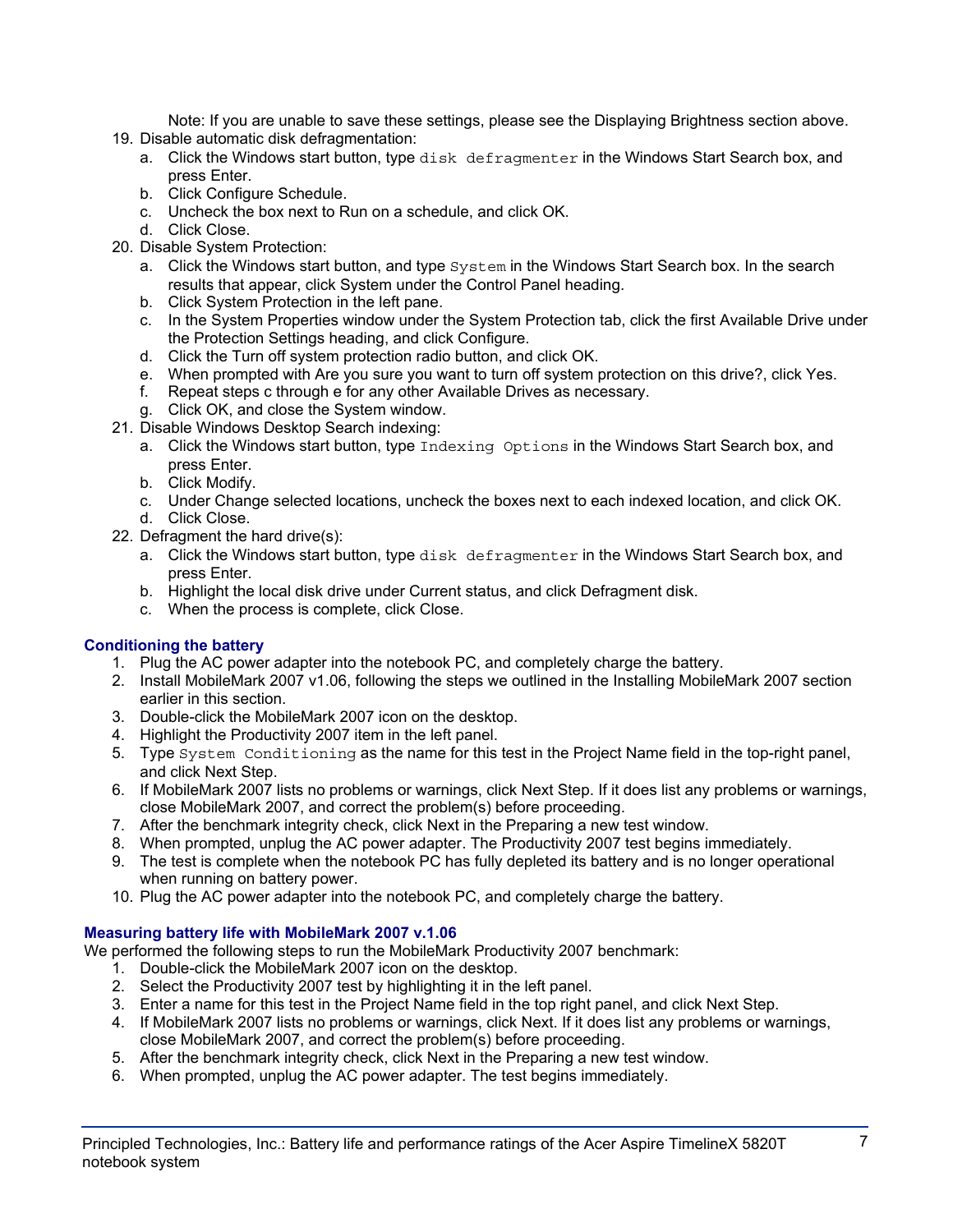7. The Productivity 2007 test is complete when the notebook PC has fully depleted its battery and is no longer operational when running on battery power.

We executed the MobileMark Productivity 2007 test three times on the system and took the median battery life run as the representative score for that test.

# **Getting the MobileMark 2007 results**

After each MobileMark Productivity 2007 test completed, we plugged the AC power adapter into the notebook PC and turned on the system. MobileMark 2007 started automatically after the system booted, analyzed the test scores, and opened the Test Results Viewer with the results from the last test.

To submit these results to BAPCo, we saved the test results directory by performing the following steps:

- 1. Browse to the C:\ Program Files (x86)\BAPCo\MobileMark 2007\results directory.
- 2. Select My Computer.
- 3. Select Local Disk (C:).
- 4. Select the Program Files directory.
- 5. Select the BAPCo directory.
- 6. Select the MobileMark2007 directory.
- 7. Select the results directory. (Note: The name of the directory for the Productivity 2007 results is the name you gave the test in Step 3 of the MobileMark Productivity 2007 process.)

# **Measuring performance with BAPCo SYSmark 2007 Preview v1.06**

# **Addressing antivirus software conflicts**

SYSmark 2007 is not compatible with any virus-scanning software, so we uninstalled any such software that was present on the notebook PC before we installed the benchmark.

#### **Addressing pre-installed software conflicts**

SYSmark 2007 installs the following applications, which its test scripts employ:

- $\bullet$  Adobe Photoshop 6.0.1
- InterVideo WinDVD 6.0
- Macromedia Flash 5.0
- Microsoft Excel 2002
- Microsoft Outlook 2002
- Microsoft PowerPoint 2002
- Microsoft Word 2002
- Microsoft Visual C++ 2005 Redistributable
- Netscape Communicator 6.01
- Network Associates McAfee VirusScan 5.13
- WinZip Computing WinZip 8.0

If any of these applications are already on the system under test, they cause problems with the benchmark due to software conflicts. To avoid any such issues, we uninstalled all conflicting pre-installed software applications, including different versions of any of the programs SYSmark 2007 uses. We did this before we installed the benchmark.

# **Setting up the test**

- 1. Reset the system to the base test image.
- 2. Disable the User Account Control.
	- a. Click the Windows start button, and type Change User Account Settings.
	- b. In the User Account Control Settings window, move the slider down to Never notify.
	- c. Click OK.
	- d. Click the You must restart your computer to apply these changes pop-up message that appears at the bottom right of the screen, and click Restart Now.
- 3. Insert the SYSmark 2007 Preview Disc 1 installation disc into the DVD drive.
- 4. In the Autoplay window that appears, click Run setup.exe.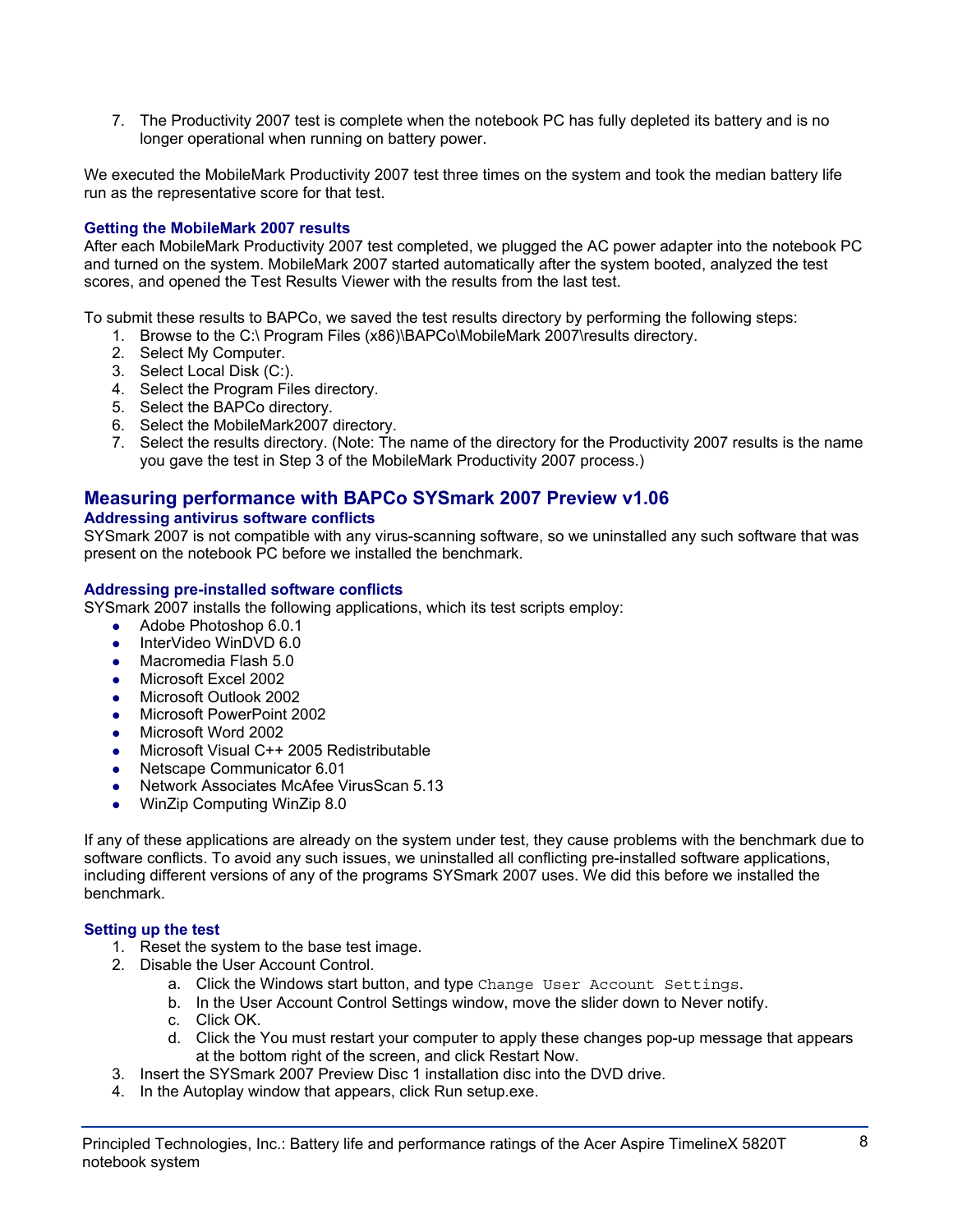- 5. At the Welcome to InstallShield Wizard screen, click Next.
- 6. At the License Agreement screen, select I accept the terms in the License Agreement, and click Next.
- 7. At the Choose Destination Location screen, click Next.
- 8. At the Ready to Install the Program screen, click Install.
- 9. When the application prompts you to do so, remove SYSmark 2007 Preview Disc 1, and insert SYSmark Preview Disc 2 into the DVD drive. Click OK.
- 10. When the installation is complete, click Finish.
- 11. Download SYSmark 2007 Preview Patch 5 from http://www.bapco.com/support, saving the download to the desktop.
- 12. Double-click the SYSmark2007Preview-Patch5.exe.
- 13. In the 7-Zip self-extracting archive window, select a location to extract the installation files, and click Extract.
- 14. Browse to the location of the extracted files, and double-click on the SYSmark2007 file folder.
- 15. Double-click setup.exe.
- 16. At the Welcome screen, click Next.
- 17. At the Update Complete screen, click Finish.
- 18. Run the BAPCo Auto-configuration tool, v.2.4.1, or manually set the power options:
	- a. Insert the Auto-configuration tool in the notebook PC's DVD drive.
		- b. Double-click BAPCo\_AutoConfig.bat.
		- c. Type S and press Enter to choose SYSmark 2007.
		- d. Type 3 and press Enter to choose the changes that produce the best possible scores.
		- e. Type  $R$  and press Enter to reboot the system when the application prompts you to do so.

# **Running the test**

- 1. Launch SYSmark 2007 Preview by double-clicking the desktop icon.
- 2. Click Run.
- 3. Select Official Run, choose 3 Iterations, check the box beside Perform conditioning run, and enter a name for that run.
- 4. When the benchmark completes and the main SYSmark 2007 Preview menu appears, click Save FDR to create a report.
- 5. Click OK to close the additional comments window, and select the location to save the report.
- 6. Select the desktop, and click Save.
- 7. Record the SYSmark results.

# **Measuring disk performance with PCMark Vantage 1.0.2.0**

# **Installing and patching PCMark Vantage**

- 1. Download the PCMark\_Vantage\_v100\_installer.exe Windows package from www.futuremark.com/benchmarks/pcmarkvantage/download/.
- 2. Install PCMark Vantage 1.0.0 with the default options by double-clicking the PCMark\_Vantage\_v100\_installer.exe file.
- 3. At the Welcome screen, click Next.
- 4. At the License Agreement window, click I accept the terms of the license agreement, and click Next.
- 5. At the Setup Type window click Express, and click Next.
- 6. At the Ready to Install the Program window, click Install.
- 7. When the PCMark Vantage Read Me page opens in your web browser, review the document, and click Close when you are finished.
- 8. At the InstallShield Wizard complete screen, click Finish.
- 9. Launch PCMark Vantage 1.0.0 by clicking on the PCMark Vantage x64 desktop icon. Enter the registration code, click Register, and click OK.
- 10. Exit PCMark Vantage 1.0.0.
- 11. Download the PCMark Vantage 1.0.2.0 Patch (PCMark\_Vantage\_v102\_patch\_1901.exe Windows package) from www.futuremark.com/benchmarks/pcmarkvantage/download/.
- 12. Install the patch by double-clicking the PCMark Vantage v102 patch 1901.exe file.
- 13. At the Welcome screen, click Next.
- 14. At the Update Complete screen, click Finish.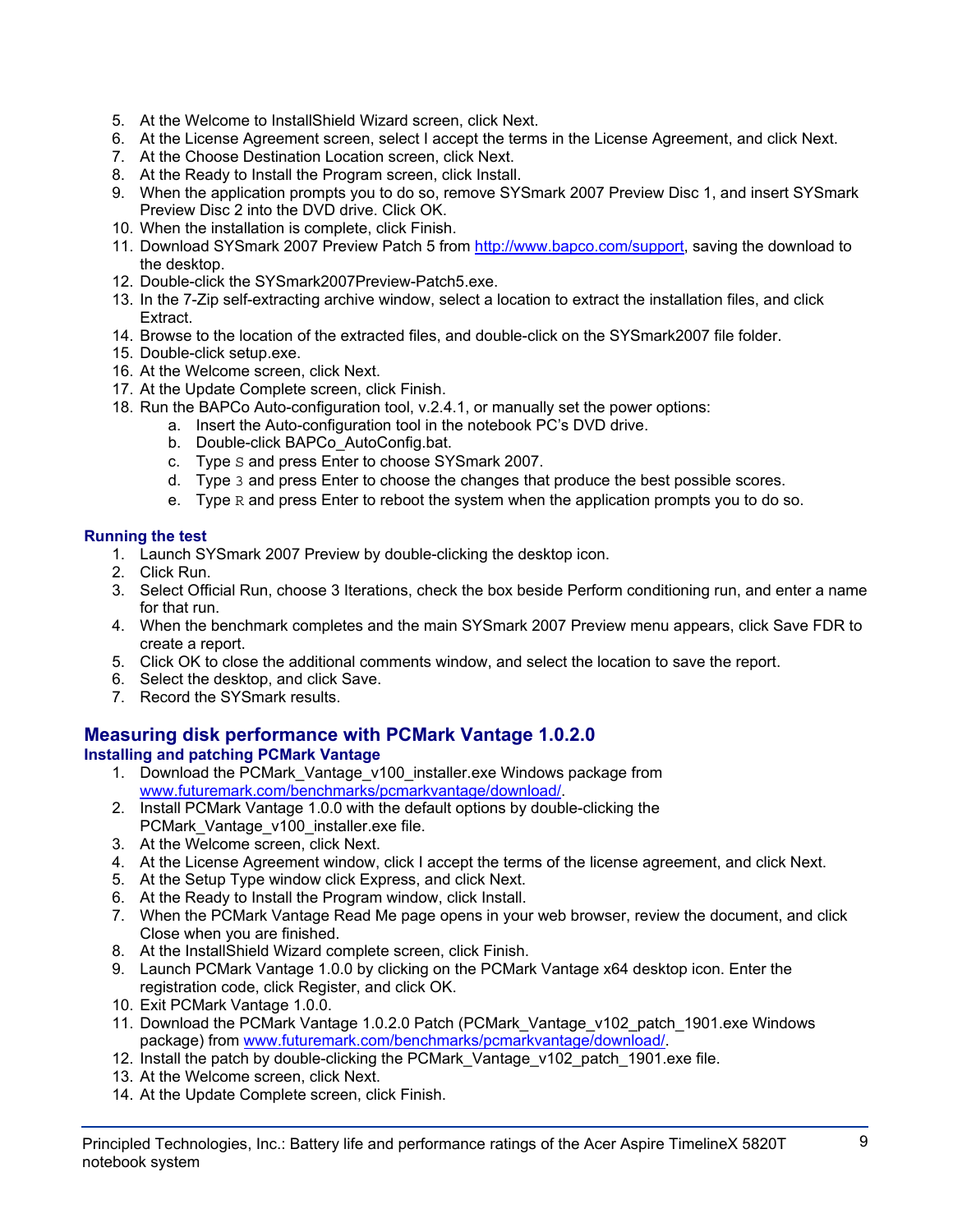# **Running PCMark Vantage 1.0.2.0**

- 1. Reboot the system, and wait 2 minutes.
- 2. Double-click the PCMark Vantage desktop icon to launch the benchmark.
- 3. Verify all test suites are selected, and that the HDD Suite target is set to C:.
- 4. Accept the default settings, and click Run Benchmark.
- 5. When the benchmark run completes, click Submit results.
- 6. Take a screenshot of the results, and record them as follows:
	- PCMark Suite
	- Memories Suite
	- TV and Movies Suite
	- Gaming Suite
	- Music Suite
	- Communication Suite
	- Productivity Suite
	- HDD Test Suite
- 7. Perform steps 1 through 6 two more times, and report the median of the three runs.

#### **Measuring graphics performance with 3DMark Vantage 1.0.2 Installing and patching 3DMark Vantage**

- 1. Download the 3DMark\_Vantage\_v100\_installer.exe Windows package from http://www.futuremark.com/benchmarks/3dmarkvantage/download/.
- 2. Install 3DMark Vantage 1.0.2 with the default options by double-clicking the 3DMark\_Vantage\_v102\_1901.exe file.
- 3. At the Welcome screen, click Next.
- 4. At the License Agreement screen, click I accept the terms of the license agreement, and click Next.
- 5. At the Setup Type screen, click Express, and click Next.
- 6. At the Ready to Install the Program screen, click Install.
- 7. When the 3DMark Vantage Read Me page appears in your Web browser, review the document, and click Close when you are finished.
- 8. At the Setup Complete screen, click Finish.
- 9. Launch 3DMark Vantage 1.0.2 by double-clicking on the 3DMark Vantage desktop icon. Enter the registration code, and click Register.
- 10. Exit 3DMark Vantage 1.0.2.

# **Running 3DMark Vantage 1.0.2**

For Performance-level results:

- 1. Reboot the system, and wait 2 minutes.
- 2. Double-click the 3DMark Vantage desktop icon to launch the benchmark.
- 3. To close the Important Information window, click Close.
- 4. In the 3DMark Vantage Main section, click the Preset pull-down menu arrow, and select Custom.
- 5. Click the Options tab, then set Texture Quality, Shadow Shader Quality, Shadow Resolution Quality, and Shader Quality to Performance by using the drop-down menus for each setting.
- 6. Disable all the Post Processing settings by clicking the checkboxes beside each name in the Post Processing column.
- 7. Click the Graphic Tests tab, and ensure that both tests are selected.
- 8. Click the CPU Tests tab, and deselect both tests by clicking the check mark by each title.
- 9. Click the Feature Tests tab, and deselect all six tests by clicking the check mark by each title.
- 10. Click Run Benchmark.
- 11. When the benchmark run completes, take a screenshot of the results, and record the score as the GPU Score.
- 12. Perform steps 1 through 10 two more times, and report the median of the three runs.

For Entry-level results:

- 1. Reboot the system, and wait 2 minutes.
- 2. Double-click the 3DMark Vantage desktop icon to launch the benchmark.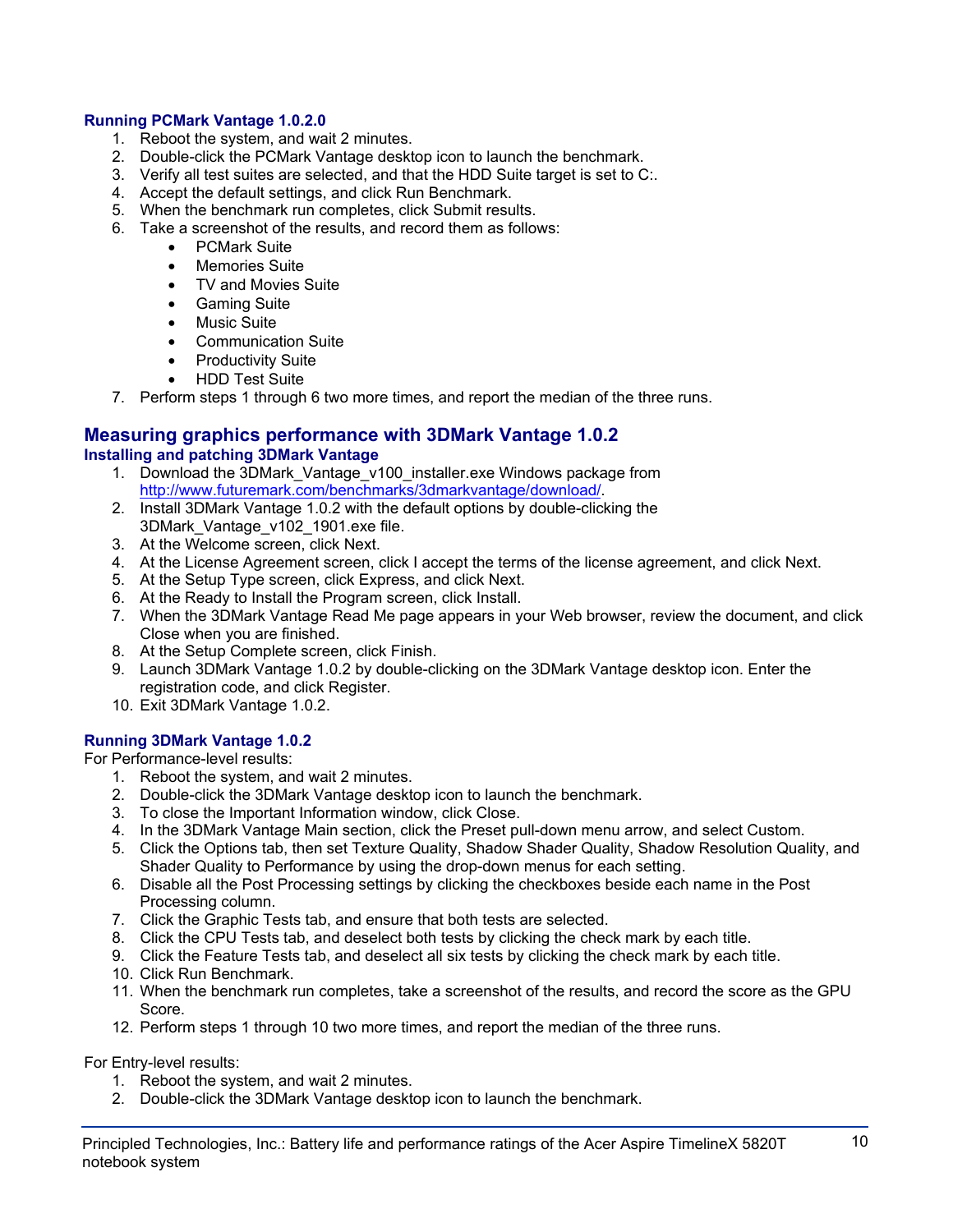- 3. In the 3DMark Vantage Main section, click the Preset drop-down menu arrow, and select Entry.
- 4. Click the Options tab, then click the Graphic Tests tab, and ensure that both tests are selected.
- 5. Click the CPU Tests tab, and ensure that both tests are selected.
- 6. Click the Features Tests tab, and deselect all six tests by clicking the check mark by each title.
- 7. Click Run Benchmark.
- 8. When the benchmark run completes, click Submit results.
- 9. Take a screenshot of the results, and record them as follows:
	- 3DMark Score
	- **GPU Score**
	- CPU Score

10. Perform steps 1 through 10 two more times, and report the median of the three runs.

# **Measuring graphics performance with 3DMark06 1.2.0 Installing and patching 3DMark06**

- 1. Download the 3DMark06\_v120\_1901.exe package from http://www.futuremark.com/benchmarks/3dmarkvantage/download/.
- 2. Install 3DMark06 1.2.0 with the default options by double-clicking the 3DMark06 v120 1901.exe file.
- 3. At the Welcome screen, click Next.
- 4. At the License Agreement screen, click the I accept the terms of the license agreement radio button, and click Next.
- 5. At the Installation Destination screen, accept default destination by clicking Next.
- 6. At the begin installation screen, click Install.
- 7. When the Question pop-up appears, click Yes.
- 8. At the Installing Microsoft DirectX pop-up, click the I accept the agreement radio button, and click Next.
- 9. At the DirectX Setup screen, click Next.
- 10. At the Installation Complete screen, click Finish.
- 11. At the OpenAL Installer screen, click OK.
- 12. At the OpenAL Installer message pop-up, click OK.
- 13. At the FutureMark Registration screen, enter the registration code, and click Next.
- 14. At the InstallShield Wizard Complete screen, click Finish.
- 15. When the 3DMark06 Read Me page appears in your Web browser, review the document, and click Close when you are finished.

# **Running 3DMark06 1.2.0**

- 1. Reboot the system and wait 2 minutes.
- 2. Double-click the 3DMark06 desktop icon to launch the benchmark.
- 3. Close the Tip of the Day pop-up.
- 4. Click Select… under Tests, and click Select all. Click OK.
- 5. Accept the default settings, and click Run 3DMark.
- 6. When the benchmark run completes, click To Excel, and safe the results as an Excel file by clicking Save.
- 7. Record the results from the 3DMark Score window or the Excel file as follows:
	- 3D Mark Score
	- SM2.0 Score
	- HDR/SM3.0 Score
	- CPU Score
- 8. Perform steps 1 through 6 two more times, and report the median of the three runs.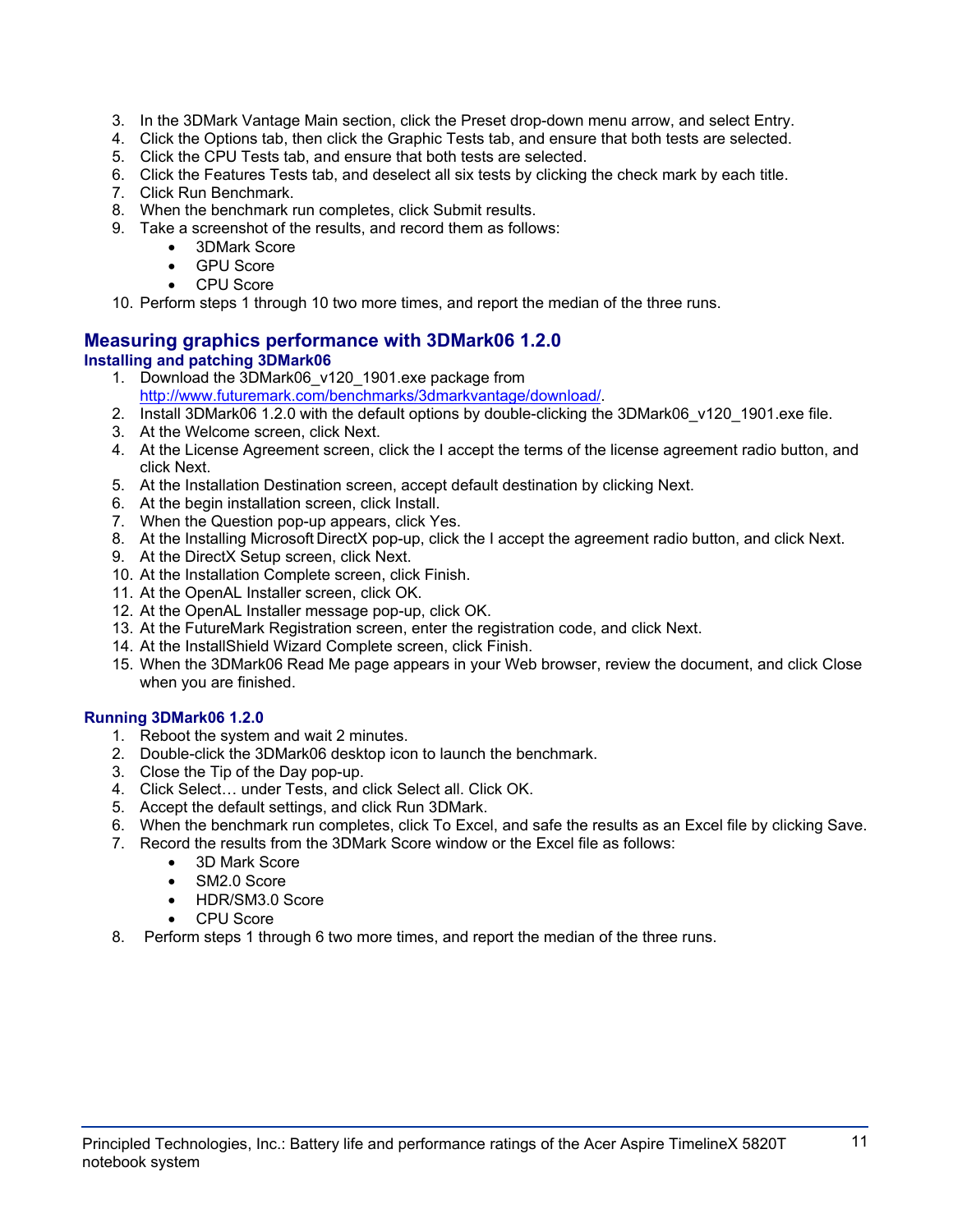# **Appendix A – Complete test results**

Figure 3 presents the complete MobileMark 2007 Productivity 2007 test results for the test system. We conducted one conditioning run followed by three official MobileMark 2007 Productivity 2007 runs.

| <b>Test</b>                                                                   | <b>Score</b> |
|-------------------------------------------------------------------------------|--------------|
| <b>MobileMark 2007 Productivity 2007</b>                                      |              |
| MobileMark 2007 - Productivity 2007 - Performance Qualification score - Run 1 | 192          |
| MobileMark 2007 - Productivity 2007 - Performance Qualification score - Run 2 | 196          |
| MobileMark 2007 - Productivity 2007 - Performance Qualification score - Run 3 | 198          |
| MobileMark 2007 - Productivity 2007 - Battery Life score (minutes) - Run 1    | 487          |
| MobileMark 2007 - Productivity 2007 - Battery Life score (minutes) - Run 2    | 489          |
| MobileMark 2007 - Productivity 2007 - Battery Life score (minutes) - Run 3    | 502          |
| SYSmark 2007 Preview v1.06                                                    |              |
| SYSmark 2007 Preview v1.06 Rating                                             | 133          |
| SYSmark 2007 Preview v1.06 - E-Learning                                       | 116          |
| SYSmark 2007 Preview v1.06 - VideoCreation                                    | 151          |
| SYSmark 2007 Preview v1.06 - Productivity                                     | 130          |
| SYSmark 2007 Preview v1.06 - 3D                                               | 138          |
| SYSmark 2007 Preview v1.06 - E-Learning Run 1                                 | 115          |
| SYSmark 2007 Preview v1.06 - VideoCreation Run 1                              | 146          |
| SYSmark 2007 Preview v1.06 - Productivity Run 1                               | 129          |
| SYSmark 2007 Preview v1.06 - 3D Run 1                                         | 138          |
| SYSmark 2007 Preview v1.06 - E-Learning Run 2                                 | 117          |
| SYSmark 2007 Preview v1.06 - VideoCreation Run 2                              | 155          |
| SYSmark 2007 Preview v1.06 - Productivity Run 2                               | 131          |
| SYSmark 2007 Preview v1.06 - 3D Run 2                                         | 139          |
| SYSmark 2007 Preview v1.06 - E-Learning Run 3                                 | 117          |
| SYSmark 2007 Preview v1.06 - VideoCreation Run 3                              | 152          |
| SYSmark 2007 Preview v1.06 - Productivity Run 3                               | 131          |
| SYSmark 2007 Preview v1.06 - 3D Run 3                                         | 138          |
| <b>Futuremark PCMark Vantage 1.0.2.0</b>                                      |              |
| PCMark Suite - Run 1                                                          | 5,102        |
| PCMark Suite - Run 2                                                          | 5,077        |
| PCMark Suite - Run 3                                                          | 5,097        |
| Memories Suite - Run 1                                                        | 2,943        |
| Memories Suite - Run 2                                                        | 2,909        |
| Memories Suite - Run 3                                                        | 2,886        |
| TV and Movies Suite - Run 1                                                   | 3,306        |
| TV and Movies Suite - Run 2                                                   | 3,292        |
| TV and Movies Suite - Run 3                                                   | 3,322        |
| Gaming Suite - Run 1                                                          | 3,143        |
| Gaming Suite - Run 2                                                          | 3,166        |
| Gaming Suite - Run 3                                                          | 3,159        |
| Music Suite - Run 1                                                           | 4,944        |
| Music Suite - Run 2                                                           | 4,978        |
| Music Suite - Run 3                                                           | 4,919        |
| Communication Suite - Run 1                                                   | 4,164        |
| Communication Suite - Run 2                                                   | 4,077        |
| Communication Suite - Run 3                                                   | 4,038        |
| Productivity Suite - Run 1                                                    | 4,700        |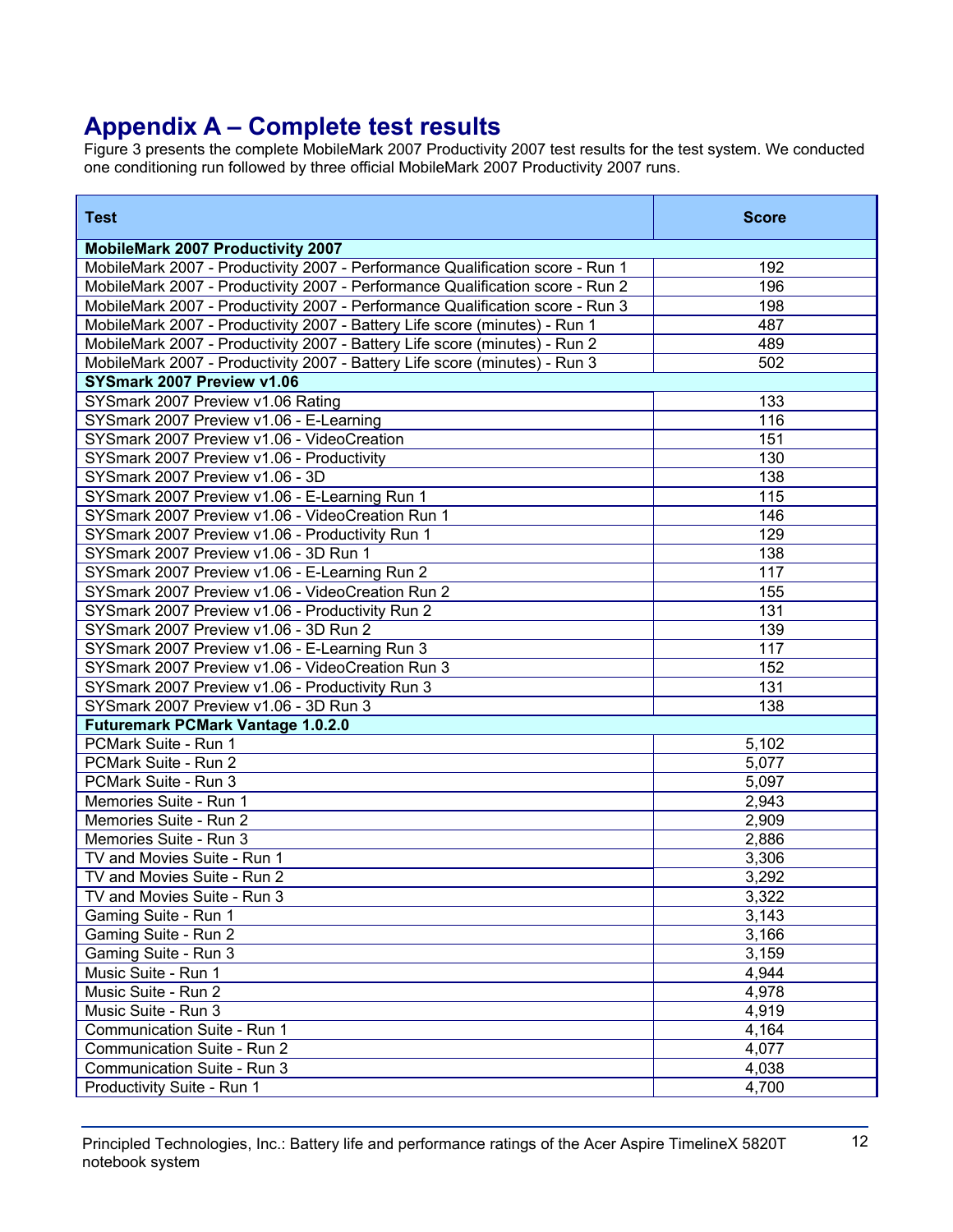| <b>Test</b>                                                          | <b>Score</b> |
|----------------------------------------------------------------------|--------------|
| Productivity Suite - Run 2                                           | 4,747        |
| Productivity Suite - Run 3                                           | 4,697        |
| HDD Test Suite - Run 1                                               | 3,251        |
| HDD Test Suite - Run 2                                               | 3,148        |
| HDD Test Suite - Run 3                                               | 3,241        |
| 3DMark06 1.2.0                                                       |              |
| 3D Mark Score - Run 1                                                | 1,732        |
| SM2.0 Score - Run 1                                                  | 528          |
| HDR/SM3.0 Score - Run 1                                              | 707          |
| CPU Score - Run 1                                                    | 2,262        |
| 3D Mark Score - Run 2                                                | 1,735        |
| SM2.0 Score - Run 2                                                  | 529          |
| HDR/SM3.0 Score - Run 2                                              | 707          |
| CPU Score - Run 2                                                    | 2,275        |
| 3D Mark Score - Run 3                                                | 1,733        |
| SM2.0 Score - Run 3                                                  | 529          |
| HDR/SM3.0 Score - Run 3                                              | 707          |
| CPU Score - Run 3                                                    | 2,256        |
| 3DMark Vantage 1.0.2 Entry Level                                     |              |
| 3DMark Score - Run 1                                                 | 3,524        |
| GPU Score - Run 1                                                    | 3,078        |
| CPU Score - Run 1                                                    | 6,233        |
| 3D Mark Score - Run 2                                                | 3,516        |
| GPU Score - Run 2                                                    | 3,077        |
| CPU Score - Run 2                                                    | 6,152        |
| 3D Mark Score - Run 3                                                | 3,522        |
| GPU Score - Run 3                                                    | 3,081        |
| CPU Score - Run 3                                                    | 6,165        |
| 3DMark Vantage 1.0.2 Performance Level with Post Processing disabled |              |
| GPU Score - Run 1                                                    | 1,417        |
| GPU Score - Run 2                                                    | 1,423        |
| GPU Score - Run 3                                                    | 1,427        |

**Figure 3: Complete benchmark scores for the Acer Aspire TimelineX 5820T notebook system we tested.**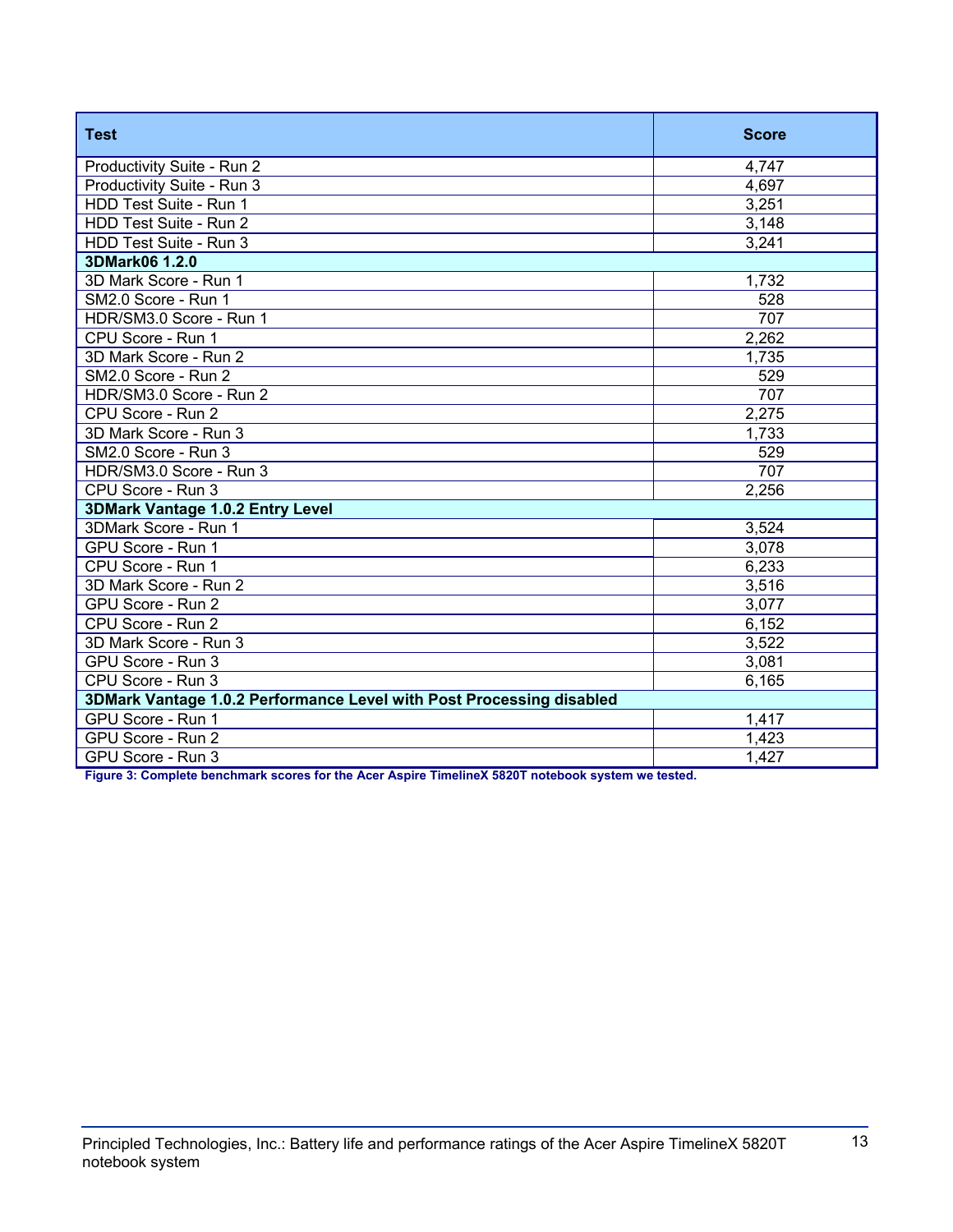# **Appendix B – Test system configuration information**

Figure 4 provides detailed configuration information about the test system.

| <b>System</b>                                                    | <b>Acer Aspire TimelineX 5820T</b>               |
|------------------------------------------------------------------|--------------------------------------------------|
| <b>General</b>                                                   |                                                  |
| Processor and OS kernel: (physical, core, logical) /<br>(UP, MP) | 1P2C4L / MP                                      |
| Number of physical processors                                    | 1                                                |
| Single/Dual Core processors                                      | Dual                                             |
| System power management policy                                   | <b>Balanced</b>                                  |
| Processor power-saving option                                    | Enhanced Intel SpeedStep Technology              |
| System dimensions (length x width x height)                      | 14 7/8" x 9 7/8" x 1 1/4"                        |
| System weight                                                    | 5 lbs. 4.5 oz.                                   |
| <b>CPU</b>                                                       |                                                  |
| Vendor                                                           | Intel                                            |
| Name                                                             | Intel Core i3                                    |
| Model number                                                     | 330M                                             |
| Stepping                                                         | $\overline{2}$                                   |
| Socket type and number of pins                                   | Socket 1156 LGA                                  |
| Core frequency (GHz)                                             | 2.13                                             |
| Front-side bus frequency                                         | 4.8GT/s QPI                                      |
| L1 Cache                                                         | 32 KB + 32 KB (per core)                         |
| L <sub>2</sub> Cache                                             | 512 KB (shared)                                  |
| <b>Platform</b>                                                  |                                                  |
| Vendor                                                           | Acer                                             |
| Motherboard model number                                         | ZR7B                                             |
| Motherboard chipset                                              | Intel ID0044                                     |
| Motherboard revision number                                      | 12                                               |
| System/motherboard serial number                                 | LXPTG0210901205B042500                           |
| BIOS name and version                                            | INSYDE V1.02 (02/25/2010)                        |
| <b>BIOS</b> settings                                             | Default                                          |
| <b>Memory module(s)</b>                                          |                                                  |
| Vendor and model number                                          | 2 x 2048 MB Hyundai Electronics HMT125S6BFR8C-G7 |
| <b>Type</b>                                                      | PC3-8500F                                        |
| Speed (MHz)                                                      | 1,066                                            |
| Speed running in the system (MHz)                                | 1,066                                            |
| Timing/Latency (tCL-tRCD-tRP-tRASmin)                            | $7 - 7 - 7 - 20$                                 |
| Size (MB)                                                        | 4,096 MB                                         |
| Number of memory module(s)                                       | $2 \times 2,048$                                 |
| Chip organization (Single-sided, Double-sided)                   | Double-sided                                     |
| Channel (Single/Dual)                                            | Dual                                             |
| <b>Hard disk</b>                                                 |                                                  |
| Vendor and model number                                          | Western Digital WD5000BEVT-22A0RT0               |
| Size (GB)                                                        | 500                                              |
| Buffer size (MB)                                                 | 8                                                |
| <b>RPM</b>                                                       | 5,400                                            |
| <b>Type</b>                                                      | SATA 3.0 Gb/s                                    |
| Controller                                                       | <b>HM55</b>                                      |
| <b>Driver</b>                                                    | Intel 9.5.6.1001 (12/17/2009)                    |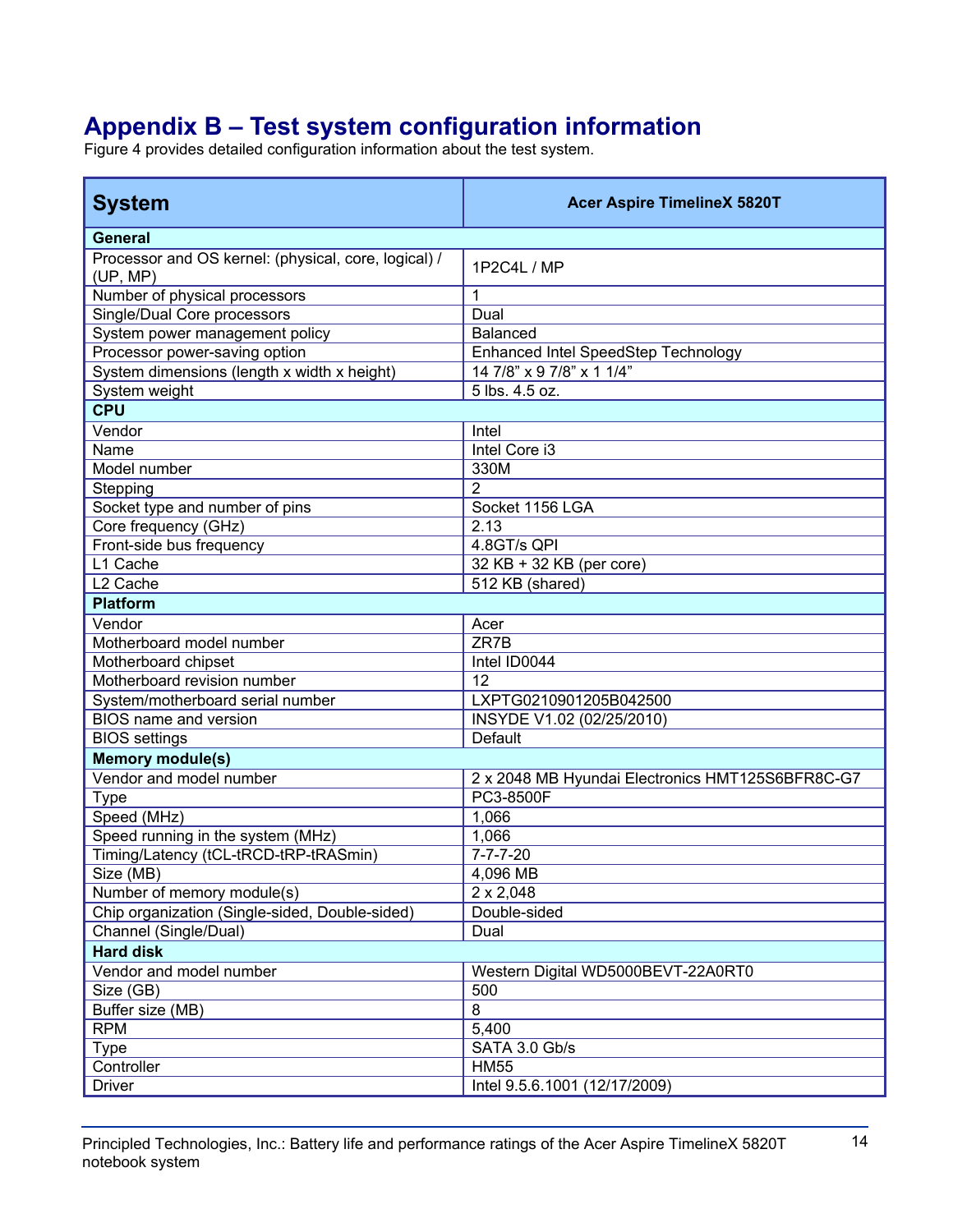| <b>System</b>                        | <b>Acer Aspire TimelineX 5820T</b>                        |
|--------------------------------------|-----------------------------------------------------------|
| <b>Operating system</b>              |                                                           |
| Name                                 | Windows 7 Home Premium                                    |
| <b>Build number</b>                  | 7600                                                      |
| <b>Service Pack</b>                  | N/A                                                       |
| File system                          | <b>NTFS</b>                                               |
| Kernel                               | ACPI x64-based PC                                         |
| Language                             | English                                                   |
| Microsoft DirectX version            | DirectX 11                                                |
| <b>Graphics</b>                      |                                                           |
| Vendor and model number              | Intel GMA HD (Core i3)                                    |
| <b>Type</b>                          | Integrated                                                |
| Chipset                              | Intel GMA HD                                              |
| <b>BIOS</b> version                  | 1960.0                                                    |
| Total available graphics memory (MB) | 1,696                                                     |
| Dedicated video memory (MB)          | 64                                                        |
| System video memory (MB)             | $\mathbf 0$                                               |
| Shared system memory (MB)            | 1,632                                                     |
| Resolution                           | 1,366 x 768 x 32 bit                                      |
| <b>Driver</b>                        | Intel Corporation 8.15.10.2025 (12/18/2009)               |
| Sound card/subsystem                 |                                                           |
| Vendor and model number              | Realtek High Definition Audio                             |
| <b>Driver</b>                        | Realtek Semiconductor Corp. 6.0.1.6050 (02/22/2010)       |
| Sound card/subsystem 2               |                                                           |
| Vendor and model number              | Intel Display Audio                                       |
| <b>Driver</b>                        | Intel Corporation 6.12.0.3040 (11/27/2009)                |
| <b>Ethernet</b>                      |                                                           |
| Vendor and model number              | Atheros AR8151 PCI-E                                      |
| <b>Driver</b>                        | Atheros 1.0.0.23 (12/22/2009)                             |
| <b>Wireless</b>                      |                                                           |
| Vendor and model number              | Atheros AR5B93                                            |
| <b>Driver</b>                        | Atheros Communications Inc. 8.0.0.259 (11/12/2009)        |
| <b>Optical drive(s)</b>              |                                                           |
| Vendor and model number              | TSSTcorp CDDVDW TS-U633F                                  |
| <b>Type</b>                          | CD/DVD+/-RW                                               |
| Interface                            | CD/DVD RW                                                 |
| Dual/Single layer                    | Dual                                                      |
| <b>USB ports</b>                     |                                                           |
| Number                               | $\overline{\mathbf{4}}$                                   |
| <b>Type</b>                          | 2.0                                                       |
| Other                                | HDMI, Multi-in-1 card reader (SD, MMC, MS, MS PRO,<br>xD) |
| IEEE 1394 ports                      |                                                           |
| Number                               | $\mathbf 0$                                               |
| <b>Monitor</b>                       |                                                           |
| LCD type                             | <b>LED</b>                                                |
| Screen size (inches)                 | 15.6                                                      |
| Refresh rate (Hz)                    | 60                                                        |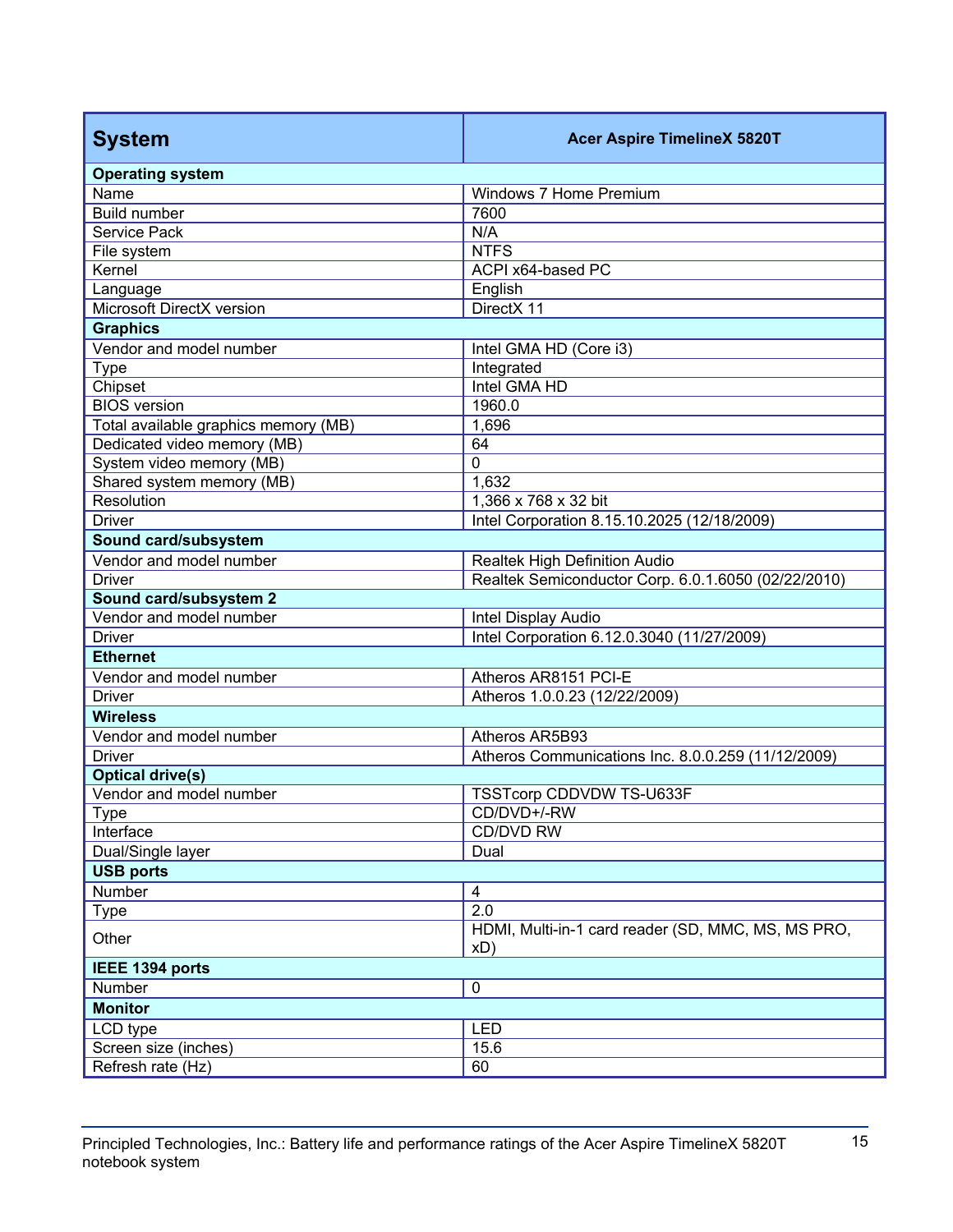| <b>System</b>                  | <b>Acer Aspire TimelineX 5820T</b>    |
|--------------------------------|---------------------------------------|
| <b>Battery</b>                 |                                       |
| Type                           | AS10B7E Lithium-ion                   |
| Size (length x width x height) | 10 1/2" $\times$ 1 7/8" $\times$ 3/4" |
| Rated capacity                 | 6000mAh / 11.1V (66Wh)                |
| Weight (oz.)                   | 11.7                                  |

**Figure 4: Detailed configuration information for the test system.**